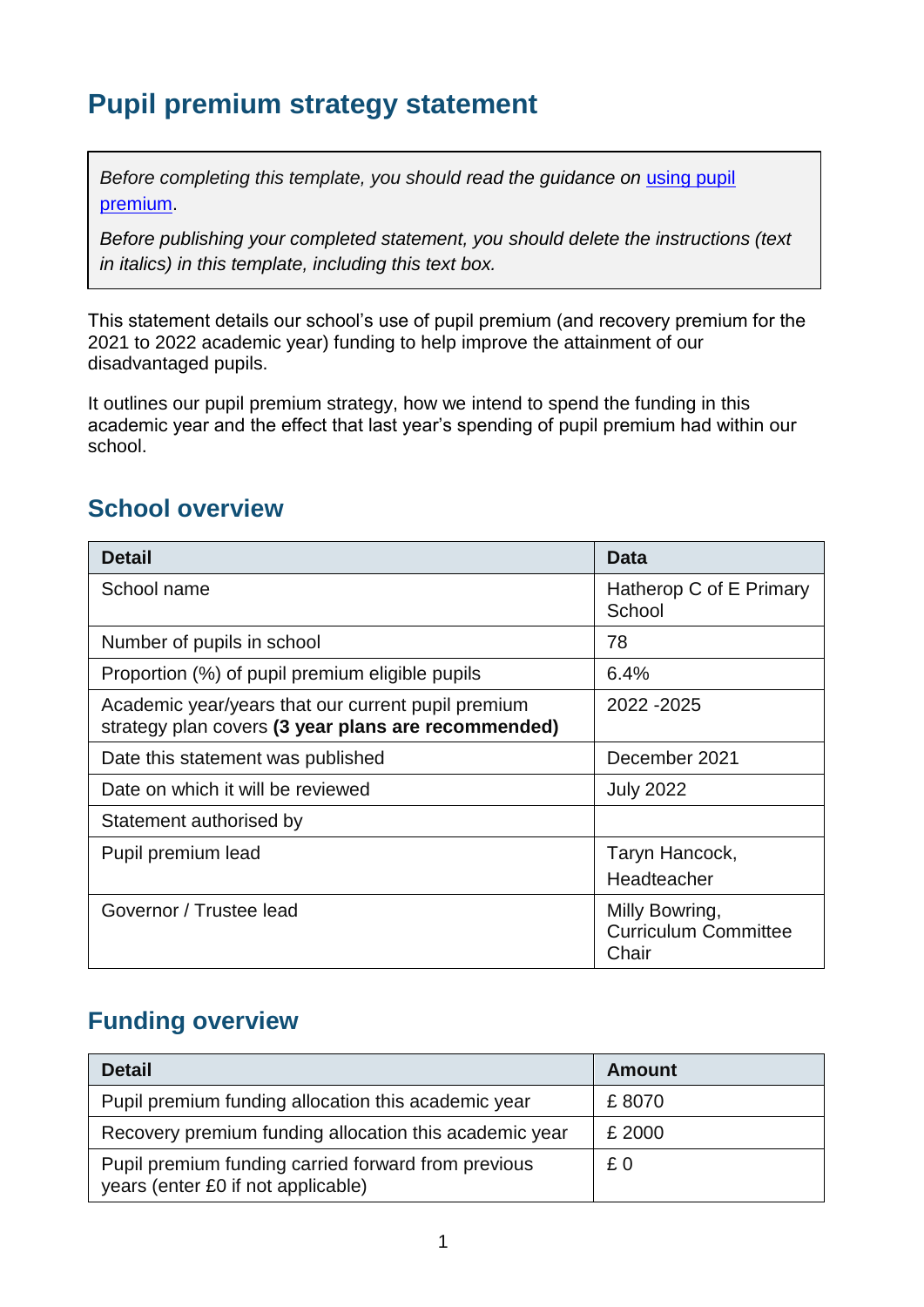| Total budget for this academic year                                                                                                 | £10070 |
|-------------------------------------------------------------------------------------------------------------------------------------|--------|
| If your school is an academy in a trust that pools this<br>funding, state the amount available to your school this<br>academic year |        |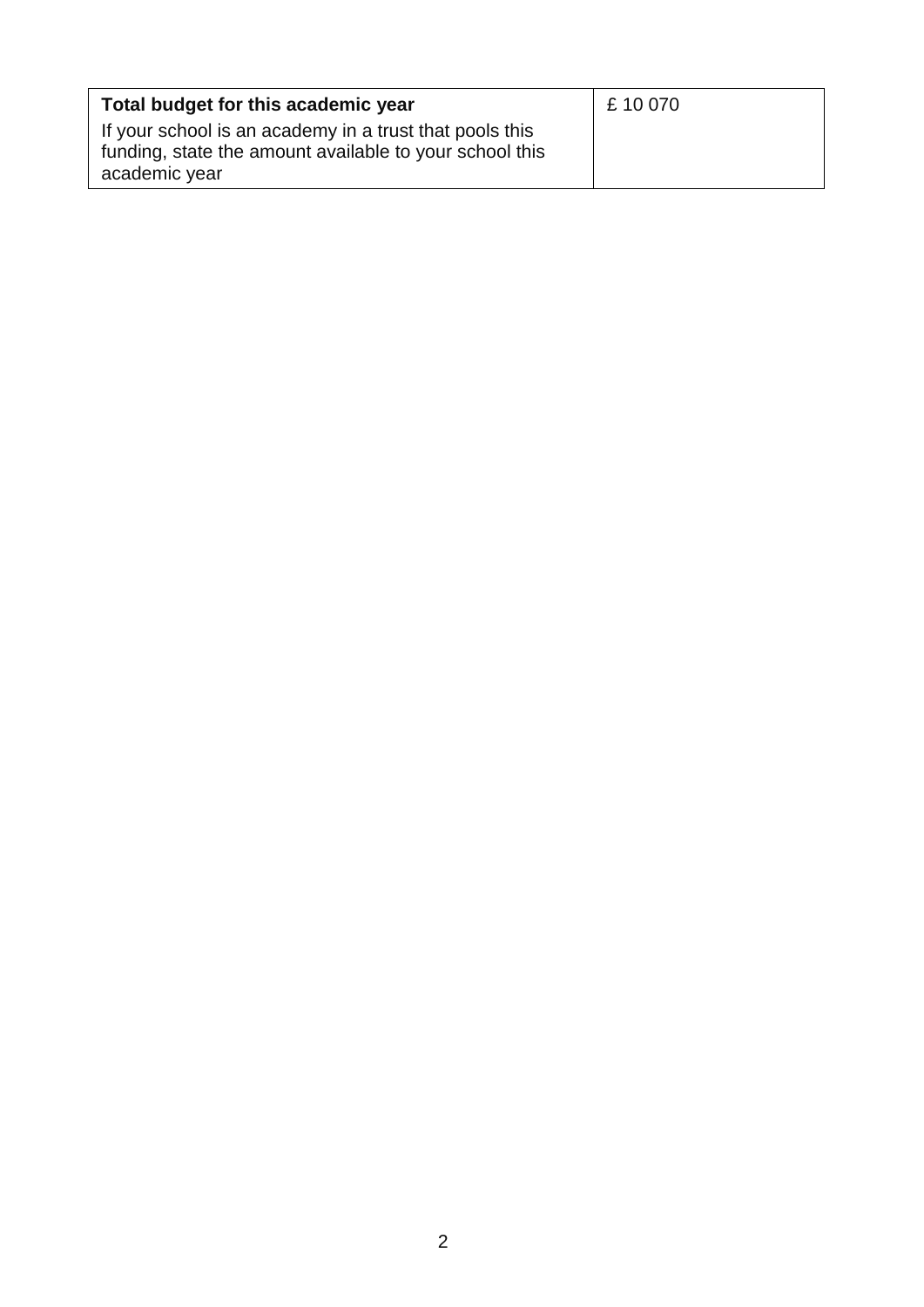# **Part A: Pupil premium strategy plan**

#### **Statement of intent**

Our intention is that all pupils, irrespective of their background or the challenges they face, make good progress and achieve high attainment across all subject areas. The focus of our pupil premium strategy is to support disadvantaged pupils to achieve that goal, including progress for those who are already high attainers.

High-quality teaching is at the heart of our approach, with a focus on areas in which disadvantaged pupils require the most support. This is proven to have the greatest impact on closing the disadvantage attainment gap and at the same time will benefit the nondisadvantaged pupils in our school. Implicit in the intended outcomes detailed below, is the intention that non-disadvantaged pupils' attainment will be sustained and improved alongside progress for their disadvantaged peers.

Our strategy is also integral to wider school plans for education recovery, notably in its targeted support through School-Led Tutoring for pupils whose education has been worst affected, including non-disadvantaged pupils.

Our approach will be responsive to common challenges and individual needs, rooted in robust diagnostic assessment, not assumptions about the impact of disadvantage. The approaches we have adopted complement each other to help pupils excel. To ensure they are effective we will:

- ensure disadvantaged pupils are challenged in the work that they're set
- act early to intervene at the point need is identified
- adopt a whole school approach in which all staff take responsibility for disadvantaged pupils' outcomes and raise expectations of what they can

#### **Challenges**

This details the key challenges to achievement that we have identified among our disadvantaged pupils.

| <b>Challenge</b><br>number | <b>Detail of challenge</b>                                                                                                                                                                                                                                                    |
|----------------------------|-------------------------------------------------------------------------------------------------------------------------------------------------------------------------------------------------------------------------------------------------------------------------------|
|                            | Assessments, observations and discussions with pupils as well as pupil<br>progress meetings with staff indicate that disadvantaged pupils generally have<br>greater difficulties with reading than their peers. This also negatively impacts<br>their development as writers. |
|                            | Our evidence of engagement in learning during lockdown, as well as<br>discussions and observations since school reopened to all pupils, indicate that<br>the education and well-being of disadvantaged pupils have been impacted by                                           |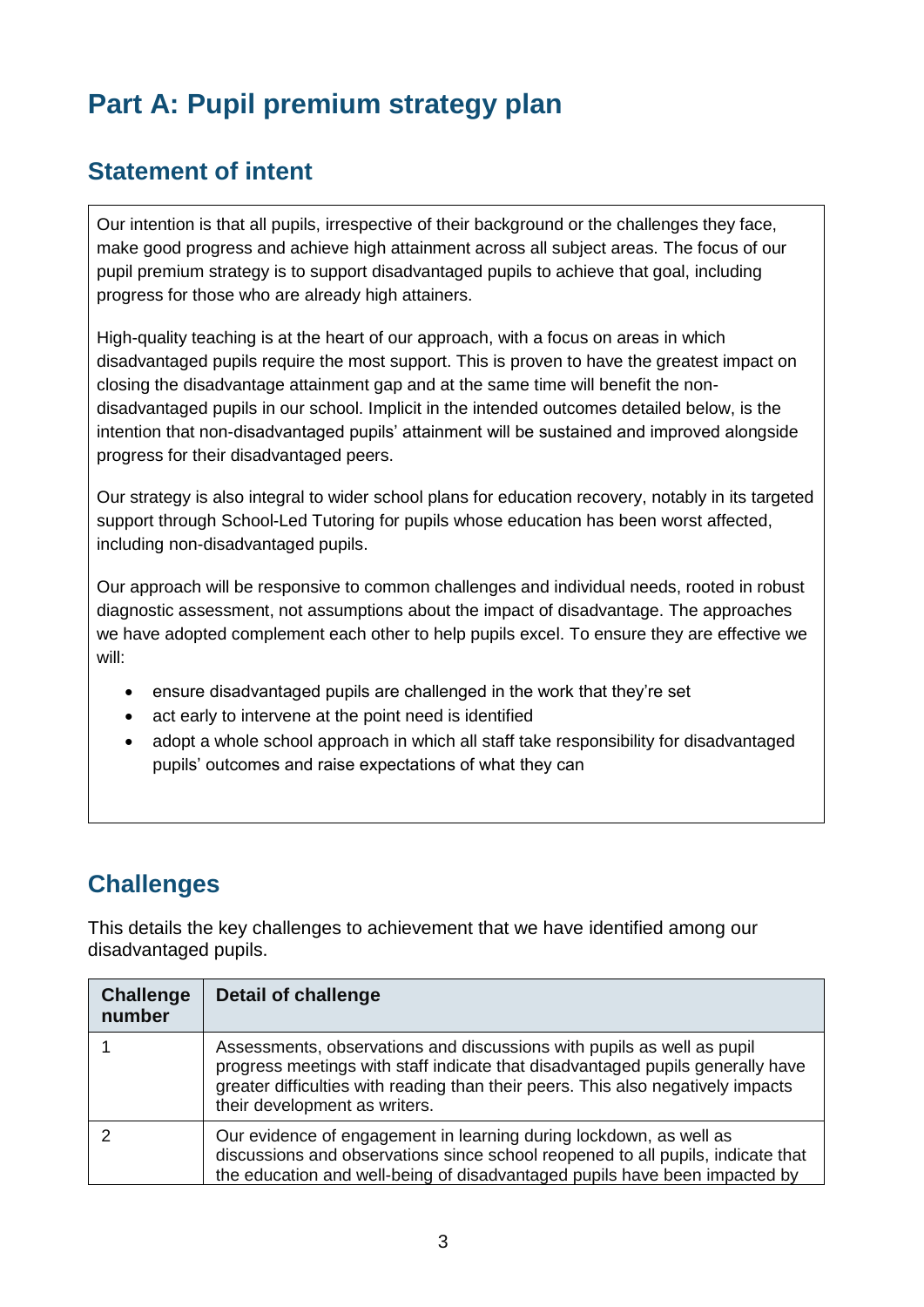| school closures to a greater extent than other pupils. These findings are<br>supported by national studies.<br>This has resulted in significant knowledge gaps leading to pupils falling further<br>behind age related expectations, especially in reading and writing.                                               |
|-----------------------------------------------------------------------------------------------------------------------------------------------------------------------------------------------------------------------------------------------------------------------------------------------------------------------|
| Our observations and discussions with pupils and families have identified<br>social and emotional issues for many pupils, notably due to discord in the<br>home, and the lack of enrichment opportunities during school closures. These<br>challenges particularly affect disadvantaged pupils, including attainment. |

#### **Intended outcomes**

This explains the outcomes we are aiming for **by the end of our current strategy plan**, and how we will measure whether they have been achieved.

| <b>Intended outcome</b>                                                                                               | <b>Success criteria</b>                                                                                                                                                                                                                                              |  |
|-----------------------------------------------------------------------------------------------------------------------|----------------------------------------------------------------------------------------------------------------------------------------------------------------------------------------------------------------------------------------------------------------------|--|
| Improved reading attainment among<br>disadvantaged pupils                                                             | By 2024/5 90% (i.e. 4 or 5) of our disadvan-<br>taged pupils are achieving at the expected<br>reading / writing standard, assessed either<br>through KS2 statutory assessments, or<br>through the school's own assessments, de-<br>pending on which year they are in |  |
| Improved writing attainment among<br>disadvantaged pupils                                                             | Disadvantaged pupils achieve results, at<br>least in line with, or better than with national<br>in 2024/25 (Current Year 4 pupils)                                                                                                                                   |  |
| To achieve and sustain improved well -being<br>for all pupils in our school, particularly our<br>disadvantaged pupils | Sustained level of well-being from 2024/25<br>evidenced by:                                                                                                                                                                                                          |  |
|                                                                                                                       | Pupil voice                                                                                                                                                                                                                                                          |  |
|                                                                                                                       | Parental surveys                                                                                                                                                                                                                                                     |  |
|                                                                                                                       | Participation in enrichment activities<br>$\bullet$<br>that might have otherwise have been<br>inaccessible due to cost implications                                                                                                                                  |  |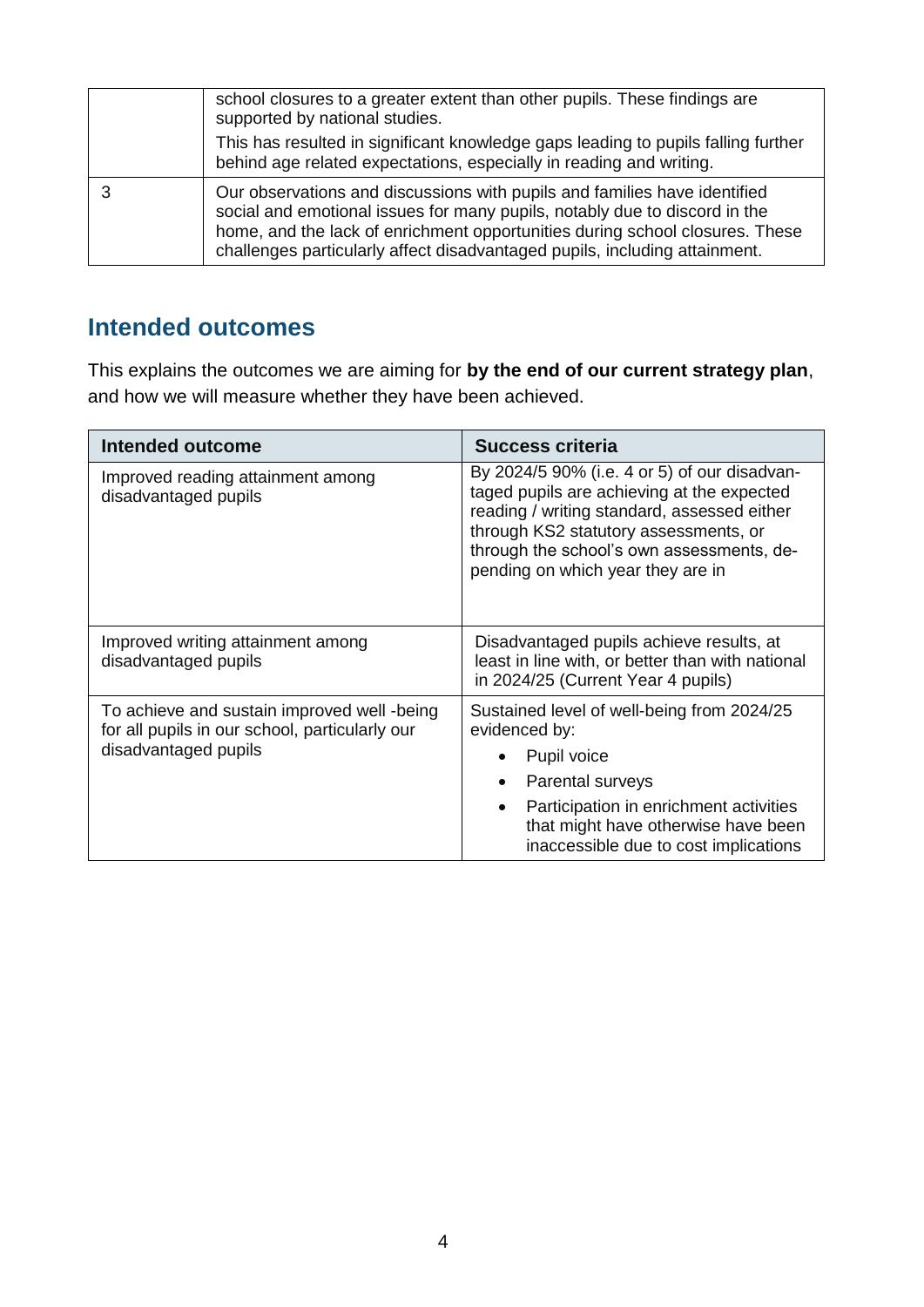### **Activity in this academic year**

This details how we intend to spend our pupil premium (and recovery premium funding) **this academic year** to address the challenges listed above.

#### **Teaching (for example, CPD, recruitment and retention)**

Budgeted cost: £ *8070*

| <b>Activity</b>                                                                                                                                                                                                                                                                                                                                                                                | <b>Evidence that supports this</b><br>approach                                                                                                                                                                                                             | <b>Challenge</b><br>number(s)<br>addressed |
|------------------------------------------------------------------------------------------------------------------------------------------------------------------------------------------------------------------------------------------------------------------------------------------------------------------------------------------------------------------------------------------------|------------------------------------------------------------------------------------------------------------------------------------------------------------------------------------------------------------------------------------------------------------|--------------------------------------------|
| To enhance our<br>teaching of reading and<br>phonics using a whole<br>school approach, which<br>ensures high quality<br>teaching in all classes.                                                                                                                                                                                                                                               | The <b>EEF's phonics Toolkit strand</b> ,<br>shows phonics teaching can have a<br>positive impact (+5 months) based on<br>extensive evidence, particularly for<br>disadvantaged pupils.                                                                    | 1,2                                        |
| This will be done<br>through internal staff<br>CPD on the Dfe<br>Reading Framework.                                                                                                                                                                                                                                                                                                            | The DfE's Reading Framework (2020)<br>sets out principles and best practice in<br>teaching systematic phonics.                                                                                                                                             |                                            |
| All teachers and<br>teaching assistants to<br>have internal phonics<br>training.<br>Whole class reading<br>training through an<br>external provider will<br>take place on an INSET<br>day.<br>TA's will be provided<br>training to support this<br>strategy in mixed<br>classes<br>(eg Providing small<br>group structured<br>support)<br>Funding will be used for<br>training and staff time. | The <b>EEF's guidance on making best</b><br>use of TAs (2018) shows TAs can have<br>the greatest impact on attainment when<br>trained to deliver structured small-<br>group, evidence-informed interventions.                                              |                                            |
| Purchase a<br>standardised diagnostic<br>assessment tool for<br>reading. (PM<br>Benchmarking) Termly<br>assessment of all plus<br>additional assessment<br>when performing below<br>age related<br>expectations.                                                                                                                                                                               | The <b>EEF's guidance on diagnostic</b><br>assessment emphasises the<br>importance of using a variety of<br>assessment tools to understand pupils'<br>strengths and weaknesses and<br>measure progress (e.g. reading fluency<br>and comprehension scales). | 1,2                                        |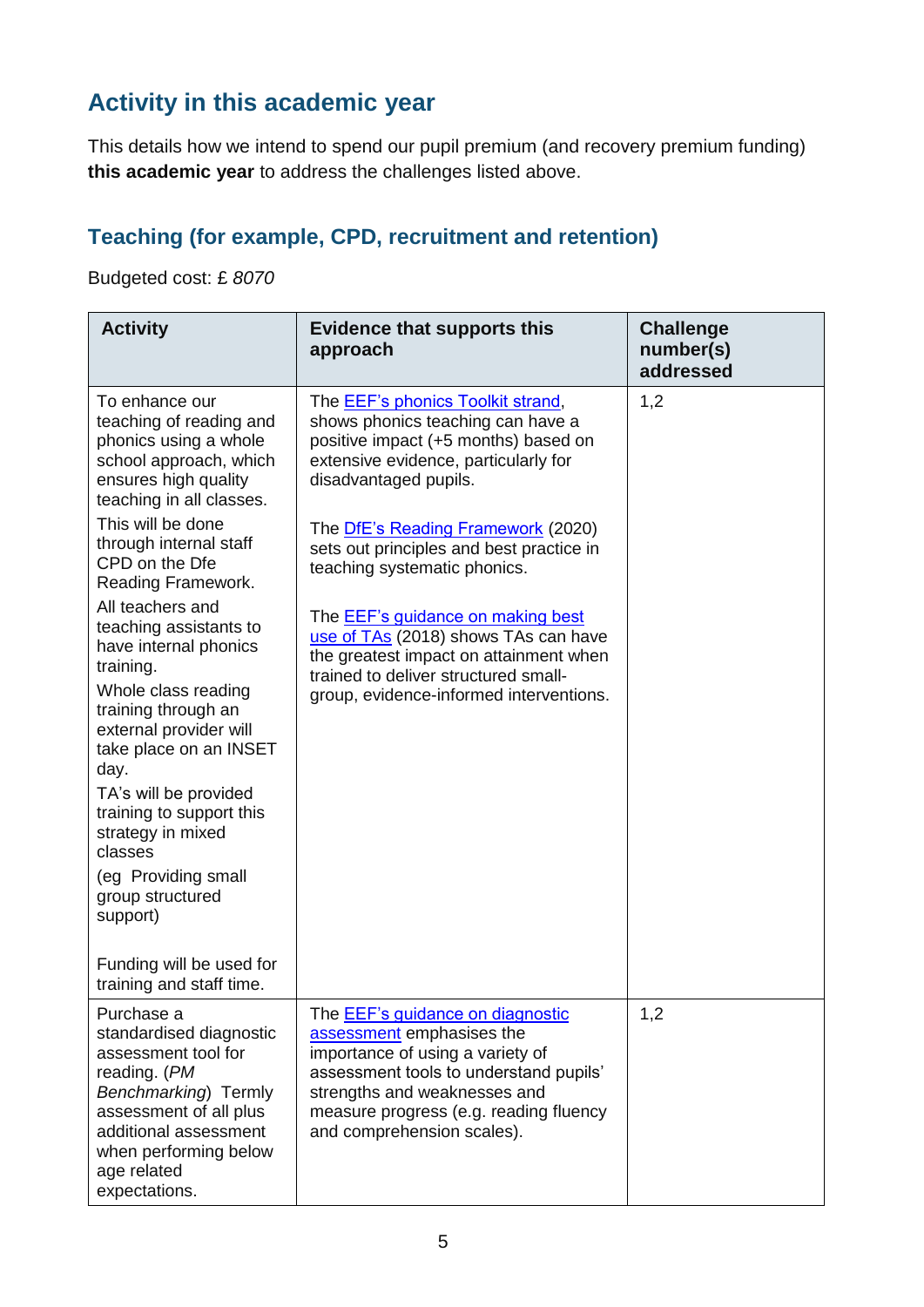| (Training time for staff)<br>to ensure it is being<br>used consistently across<br>the school)                                                                                                                             |                                                                                                                                                                                                                                                                                       |     |
|---------------------------------------------------------------------------------------------------------------------------------------------------------------------------------------------------------------------------|---------------------------------------------------------------------------------------------------------------------------------------------------------------------------------------------------------------------------------------------------------------------------------------|-----|
| Purchase of books<br>(Oxford Reading Tree)<br>which fit with the whole<br>school reading approach<br>supporting readers who<br>are reading at a level<br>below their age. Content<br>appropriate readers -<br>(Project X) | The DfE's Reading Framework (2020)<br>emphasises the importance of reading<br>for pleasure and having a variety of<br>age-appropriate books available to<br>support reading. This is particularly<br>important for disadvantaged pupils who<br>may have less books available at home. | 1,2 |

#### **Targeted academic support (for example, tutoring, one-to-one support structured interventions)**

Budgeted cost: £ *2000*

| <b>Activity</b>                                                                                                                                                                                                                                                                                  | <b>Evidence that supports this</b><br>approach                                                                                                                                                                                                                                                                         | <b>Challenge</b><br>number(s)<br>addressed |
|--------------------------------------------------------------------------------------------------------------------------------------------------------------------------------------------------------------------------------------------------------------------------------------------------|------------------------------------------------------------------------------------------------------------------------------------------------------------------------------------------------------------------------------------------------------------------------------------------------------------------------|--------------------------------------------|
| Additional structured<br>phonics small group<br>sessions targeted at<br>pupils who are attaining<br>below age related<br>expectations,<br>particularly<br>disadvantaged pupils.<br>Funding will be used for<br>staff training and time.                                                          | The <b>EEF's phonics Toolkit strand</b> ,<br>provides evidence that targeted,<br>systematic phonics interventions are<br>most effective when delivered as<br>regular sessions in small or one-to-one<br>groups.                                                                                                        | 1,2                                        |
| Engaging in a school<br>led programme to<br>provide tuition for those<br>whose education has<br>been most impacted by<br>the pandemic. A<br>significant proportion of<br>pupils who receive<br>tutoring will be<br>disadvantaged. Funding<br>will be used for staff<br>time to deliver tutoring. | The EEF Toolkit strands on one-to-one<br>and small group tutoring show that<br>tailored tuition can be a highly effective<br>method to support low attaining pupils<br>or those falling behind.<br>The DfE's School-led Tutoring guidance<br>provides good practice principles and<br>expectations regarding training. | 1,2                                        |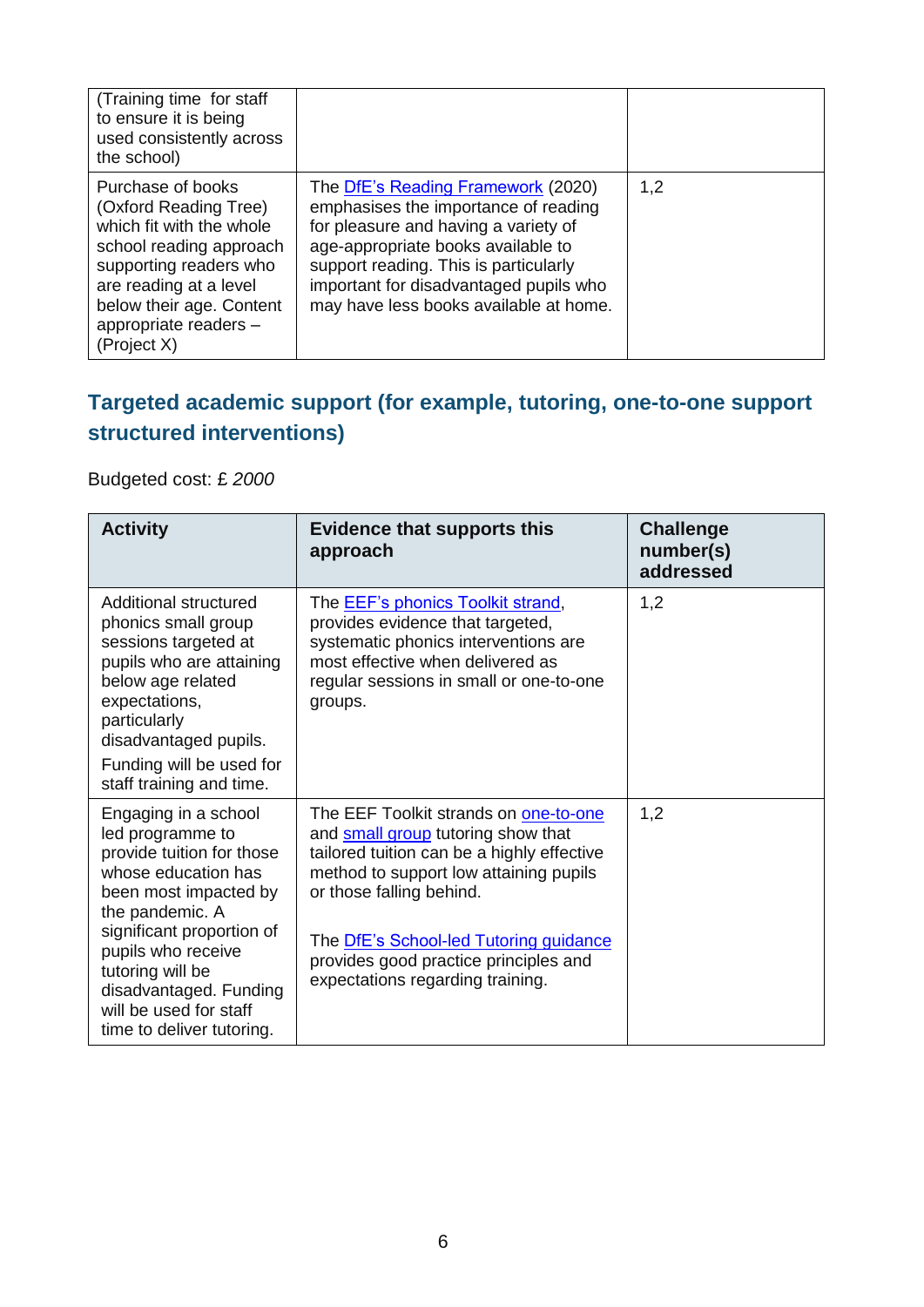#### **Wider strategies (for example, related to attendance, behaviour, wellbeing)**

Budgeted cost: £ 600

| <b>Activity</b>                                                                                                                                                                                                                          | <b>Evidence that supports this</b><br>approach                                                                                                                                                                                                                                                                                                                                                               | <b>Challenge</b><br>number(s)<br>addressed |
|------------------------------------------------------------------------------------------------------------------------------------------------------------------------------------------------------------------------------------------|--------------------------------------------------------------------------------------------------------------------------------------------------------------------------------------------------------------------------------------------------------------------------------------------------------------------------------------------------------------------------------------------------------------|--------------------------------------------|
| Funding will be provided<br>to disadvantaged pupils.<br>To enable them to<br>attend wider educational<br>activities and participate<br>in enrichment activities.<br>(eg school trips, music<br>lessons or other<br>activities of choice) | The EEF Toolkit entries on arts<br>participation, physical activity and<br>extending school time provide evidence<br>that participation can improve well-<br>being, attendance and attitudes to<br>learning, particularly for disadvantaged<br>pupils.<br>The YEF Toolkit entry on after-school<br>enrichment provides evidence that it<br>can improve behaviour.                                            | 3                                          |
| TISUK approaches to be<br>embedded into routine<br>educational practices<br>supported by<br>professional<br>development and training<br>for staff. Funding will be<br>used for training and<br>development of staff.                     | Although there is a need for more<br>evidence on trauma-informed<br>approaches (Maynard et al., 2019), it<br>reflects many of the evidence-based<br>principles in the <b>EEF's Improving</b><br><b>Behaviour in Schools guidance report</b><br>(e.g. it is important to take a whole-<br>school approach, understand pupils'<br>influences, and target approaches at<br>pupils in greatest need of support). | 1.2.3                                      |

#### **Total budgeted cost: £** *10 070*